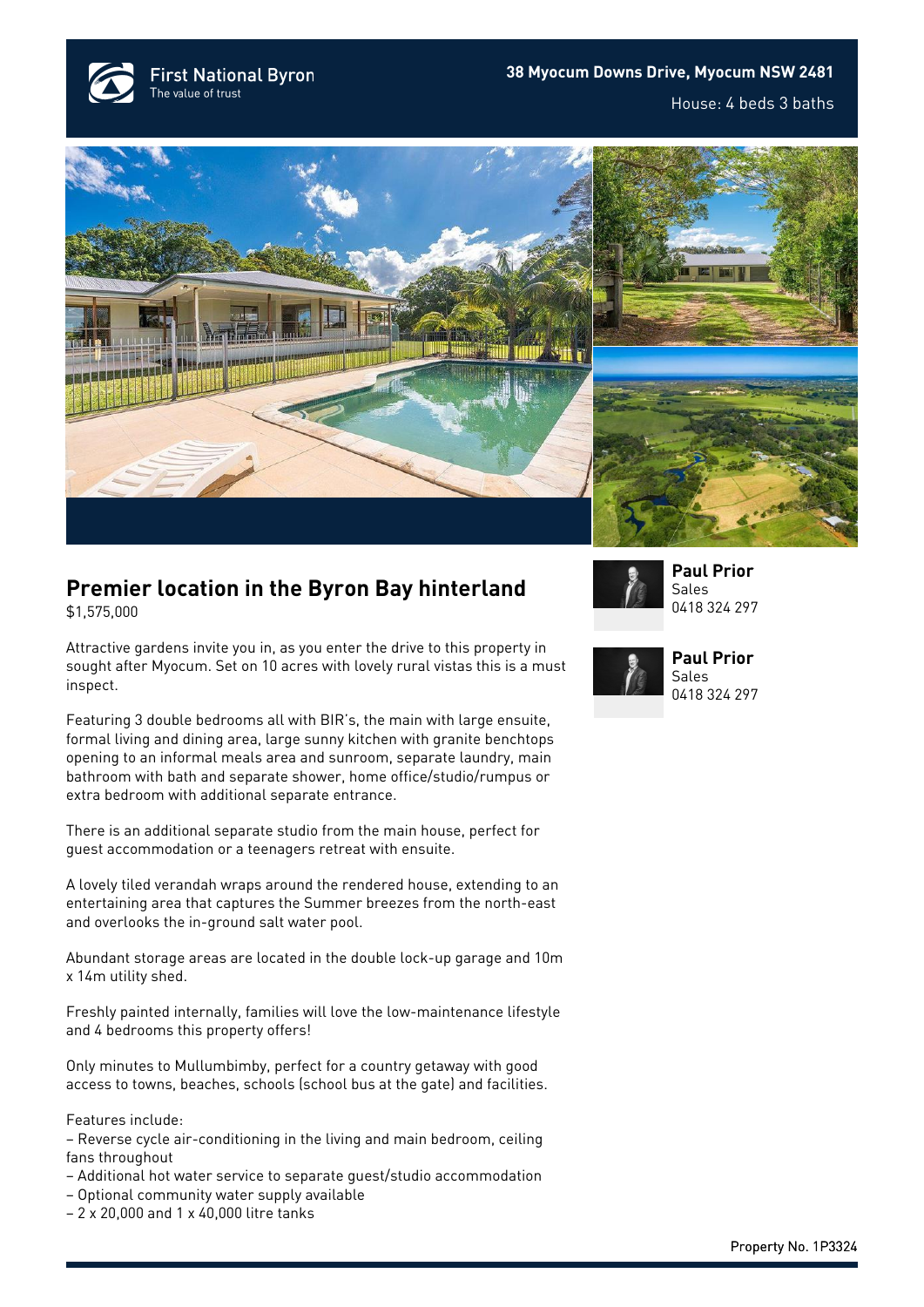

House: 4 beds 3 baths

- Large citrus and tropical fruit orchard
- Lovely gardens with many native and exotic species
- 3 phase power in shed, extra height perfect for caravan/boat storage
- 10 usable acres
- Onsite septic sewerage
- Security doors and insect screens throughout
- In-ground salt water pool with new pump
- 167 metre street frontage
- House is extensively tiled and has quality carpet throughout

Council Rates: \$1774.32 per year.